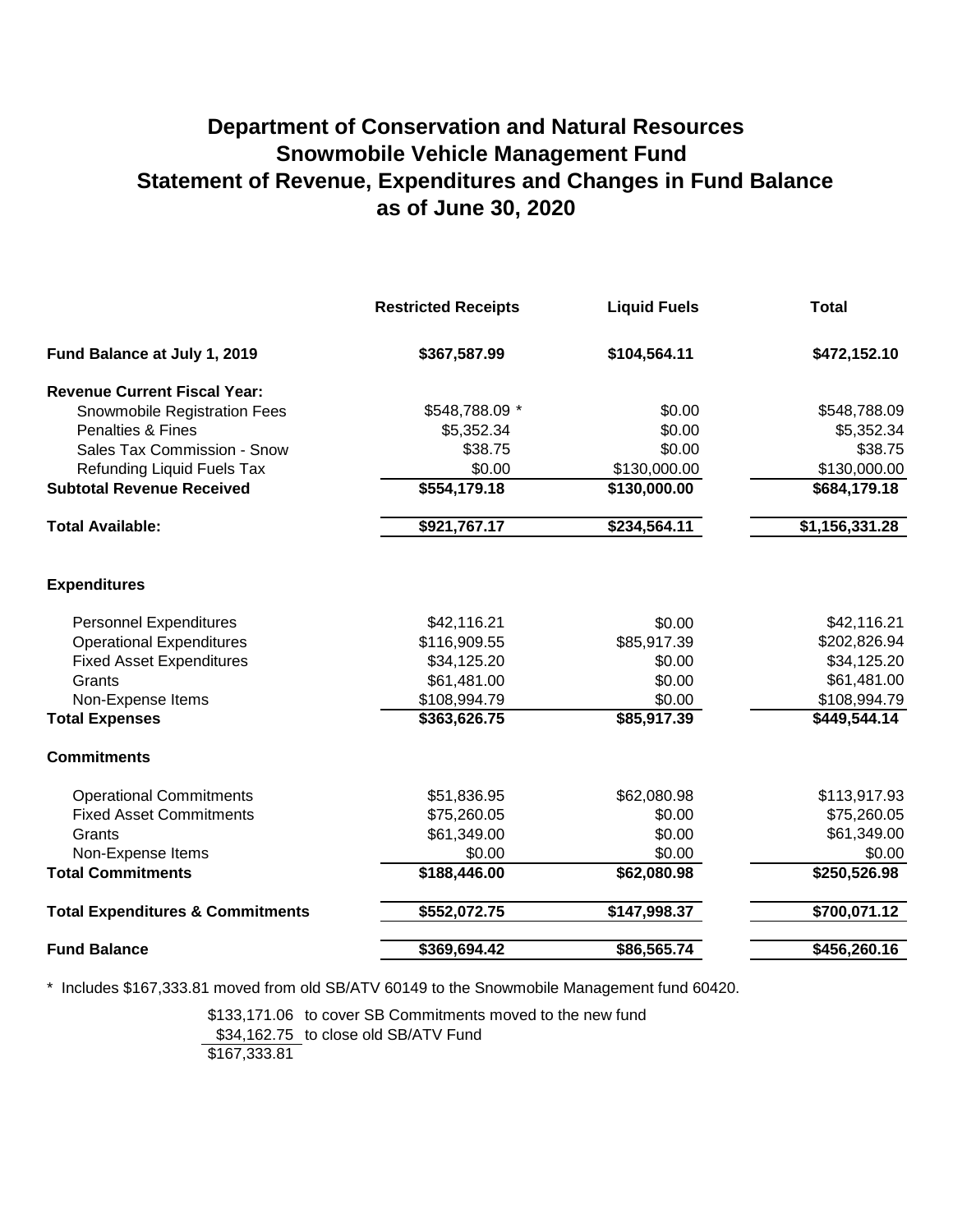## **Department of Conservation and Natural Resources All Terrain Vehicle (ATV) Management Statement of Revenue, Expenditures and Changes in Fund Balance as of June 30, 2020**

|                                             | <b>Restricted Receipts</b> | <b>Liquid Fuels</b> | <b>Total</b>   |
|---------------------------------------------|----------------------------|---------------------|----------------|
| Fund Balance at July 1, 2019                | \$3,296,278.00             | \$2,550,000.00      | \$5,846,278.00 |
| <b>Revenue Current Fiscal Year:</b>         |                            |                     |                |
| <b>ATV Registration Fees</b>                | \$2,999,438.39 *           | \$0.00              | \$2,999,438.39 |
| <b>Fines &amp; Penalties</b>                | \$35,819.51                | \$0.00              | \$35,819.51    |
| Sales Tax Commission - ATV's                | \$261.25                   | \$0.00              | \$261.25       |
| Refunding Liquid Fuels Tax                  | \$0.00                     | \$870,000.00        | \$870,000.00   |
| <b>Subtotal Revenue Received</b>            | \$3,035,519.15             | \$870,000.00        | \$3,905,519.15 |
| <b>Total Available:</b>                     | \$6,331,797.15             | \$3,420,000.00      | \$9,751,797.15 |
| <b>Expenditures</b>                         |                            |                     |                |
| <b>Personnel Expenditures</b>               | \$92,718.53                | \$0.00              | \$92,718.53    |
| <b>Operational Expenditures</b>             | \$431,324.32               | \$0.00              | \$431,324.32   |
| <b>Fixed Asset Expenditures</b>             | \$86,664.55                | \$0.00              | \$86,664.55    |
| Grants                                      | \$542,489.00               | \$0.00              | \$542,489.00   |
| Non-Expense Items                           | \$696,986.59               | \$0.00              | \$696,986.59   |
| <b>Total Expenses</b>                       | \$1,850,182.99             | \$0.00              | \$1,850,182.99 |
| <b>Commitments</b>                          |                            |                     |                |
| <b>Operational Commitments</b>              | \$538,977.84               | \$0.00              | \$538,977.84   |
| <b>Fixed Asset Commitments</b>              | \$0.00                     | \$0.00              | \$0.00         |
| Grants                                      | \$866,597.00               | \$0.00              | \$866,597.00   |
| Non-Expense Items                           | \$0.00                     | \$0.00              | \$0.00         |
| <b>Total Commitments</b>                    | \$1,405,574.84             | \$0.00              | \$1,405,574.84 |
| <b>Total Expenditures &amp; Commitments</b> | \$3,255,757.83             | \$0.00              | \$3,255,757.83 |
| <b>Fund Balance</b>                         | \$3,076,039.32             | \$3,420,000.00      | \$6,496,039.32 |

\* Includes \$300,755.08 moved from old SB/ATV 60149 to the ATV Management fund 60419.

\$72,127.44 to cover ATV Commitments moved to the new fund \$228,627.64 to close old SB/ATV Fund \$300,755.08